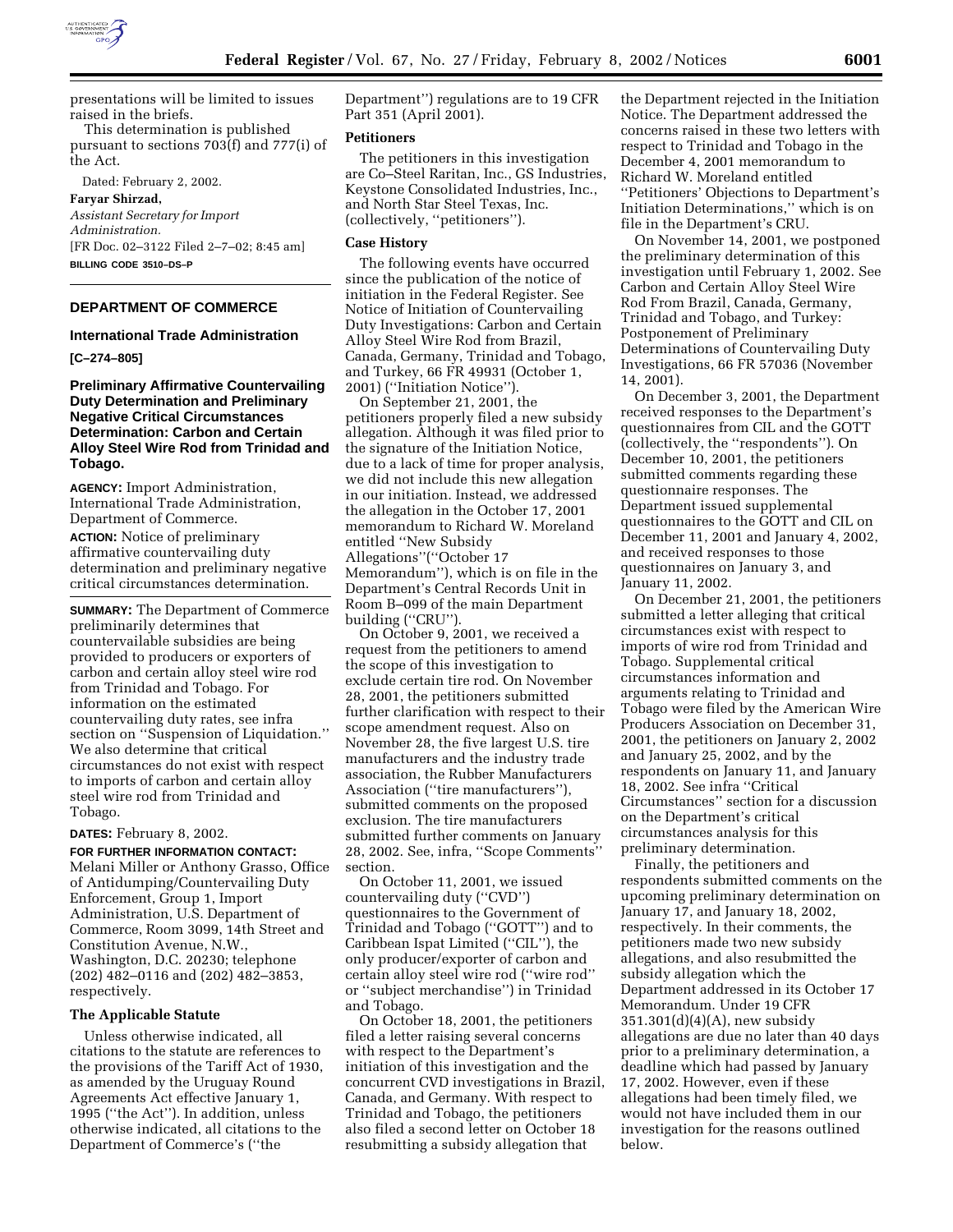The petitioners' first new allegation pertains to the GOTT's Repair Program for the Iron and Steel Company of Trinidad and Tobago's (''ISCOTT'') facilities. According to the petitioners, ISCOTT's financial statements show that ISCOTT continued to incur expenses on its leased assets during the period when CIL leased the ISCOTT facilities (1989 through 1994). Citing to the Final Affirmative Countervailing Duty Determination: Certain Stainless Steel Wire Rod From Italy, 63 FR 40474, 40485 (July 29, 1998) and the Final Affirmative Countervailing Duty Determination: Stainless Steel Bar from Italy 67 FR 3163 (January 23, 2002), the petitioners allege that the maintenance obligation during the pendency of the lease rested with the tenant. Therefore, the petitioners claim, a subsidy was conferred in the amount of the maintenance payments made.

In making this new subsidy allegation, the petitioners have not demonstrated that a financial contribution or a benefit has been provided by the GOTT to CIL or ISCOTT through this program pursuant to sections  $771(5)(D)$  and  $(E)$  of the Act. Furthermore, the Plant Lease Agreement required that ISCOTT hand over the plant to CIL with the plant operating in accordance with its specified design capacities. Information on the record indicates that ISCOTT did not meet this requirement, and the payments made by ISCOTT to CIL with respect to plant maintenance were made in order to allow CIL and ISCOTT to meet these Plant Lease Agreement stipulations. Therefore, unlike the Italian cases, noted above, the evidence in this proceeding supports the conclusion that CIL was not responsible for this maintenance. Consequently, we neither have a basis to investigate these payments, nor have the petitioners properly alleged the elements necessary for the imposition of countervailable duties as required by section 701(a) of the Act.

The petitioners' second new allegation relates to the sale of ISCOTT's assets to CIL. The petitioners allege that the change–in–ownership transaction was not at arm's length because, inter alia, ISCOTT's and CIL's operations were closely intertwined as a result of CIL's having leased ISCOTT's plant. Additionally, according to the petitioners, ISCOTT did not receive fair market value when it sold the assets to CIL. This is evidenced, the petitioners claim, by the fact that ISCOTT received significantly less than the book value of the assets. Thus, the petitioners allege, CIL received a benefit by virtue of the low sales price it paid.

Under the Department's practice, when a change in ownership occurs and we find that the pre–sale and post–sale entities are the same ''person,'' we do not conduct an analysis of whether the transaction reflected fair value. (See ''Final Results of Redetermination Pursuant to Court Remand'' Acciai Speciali Terni S.p.A. v. United States, Court No. 99–06–00364, Remand Order (CIT August 14, 2000).) Because we have determined that the business entity owned by ISCOTT prior to the 1994 sale was the same ''person'' as the business entity owned by CIL after the 1994 sale (see ''Change in Ownership'' section, infra), we do not reach the issue identified by the petitioners in this proceeding and have no basis to investigate this transaction as a possible subsidy.

Finally, the petitioners raised again their allegation that CIL's commitment to invest in the company it had just purchased conferred a subsidy. This allegation had been dismissed by the Department in the October 17 Memorandum, and the petitioners' January 17, 2002 submission did not provide additional evidence in support of their claim. Based on our review of the evidence, there is no indication that revenue was foregone by the GOTT or ISCOTT in selling the wire rod production assets to CIL.

#### **Period of Investigation**

The period for which we are measuring subsidies, or the period of investigation (''POI''), is calendar year 2000.

### **Scope of Investigation**

The merchandise covered by this investigation is certain hot–rolled products of carbon steel and alloy steel, in coils, of approximately round cross section, 5.00 mm or more, but less than 19.0 mm, in solid cross–sectional diameter.

Specifically excluded are steel products possessing the above–noted physical characteristics and meeting the Harmonized Tariff Schedule of the United States (''HTSUS'') definitions for (a) stainless steel; (b) tool steel; (c) high nickel steel; (d) ball bearing steel; and (e) concrete reinforcing bars and rods. Also excluded are (f) free machining steel products (i.e., products that contain by weight one or more of the following elements: 0.03 percent or more of lead, 0.05 percent or more of bismuth, 0.08 percent or more of sulfur, more than 0.04 percent of phosphorus, more than 0.05 percent of selenium, or more than 0.01 percent of tellurium). All products meeting the physical description of subject merchandise that

are not specifically excluded are included in this scope.

The products under investigation are currently classifiable under subheadings 7213.91.3010, 7213.91.3090, 7213.91.4510, 7213.91.4590, 7213.91.6010, 7213.91.6090, 7213.99.0031, 7213.99.0038, 7213.99.0090, 7227.20.0010, 7227.20.0090, 7227.90.6051 and 7227.90.6058 of the HTSUS. Although the HTSUS subheadings are provided for convenience and customs purposes, the written description of the scope of these investigations is dispositive.

### **Scope Comments**

In the Initiation Notice, we invited comments on the scope of this proceeding. As noted above, on October 9, 2001, we received a request from the petitioners to amend the scope of this investigation and the companion CVD and antidumping duty (''AD'') wire rod investigations. Specifically, the petitioners requested that the scope be amended to exclude high carbon, high tensile 1080 grade tire cord and tire bead quality wire rod actually used in the production of tire cord and bead, as defined by specific dimensional characteristics and specifications.

On November 28, 2001, the petitioners further clarified and modified their October 9 request. The petitioners suggested the following five modifications and clarifications: (1) Expand the end–use language of the scope exclusion request to exclude 1080 grade tire cord and tire bead quality that is used in the production of tire cord, tire bead, and rubber reinforcement applications; (2) clarify that the scope exclusion requires a carbon segregation per heat average of 3.0 or better to comport with recognized industry standards; (3) replace the surface quality requirement for tire cord and tire bead with simplified language specifying maximum surface defect length; (4) modify the maximum soluble aluminum from 0.03 to 0.01 for tire bead wire rod; and (5) reduce the maximum residual element requirements to 0.15 percent from 0.18 percent for both tire bead and tire cord wire rod and add an exception for chromium–added tire bead wire rod to allow a residual of 0.10 percent for copper and nickel and a chromium content of 0.24 to 0.30 percent.

Also on November 28, 2001, the tire manufacturers submitted a letter to the Department in response to petitioners' October 9, 2001 submission regarding the scope exclusion. In this letter, the tire manufacturers supported the petitioners' request to exclude certain 1080 grade tire cord and tire bead wire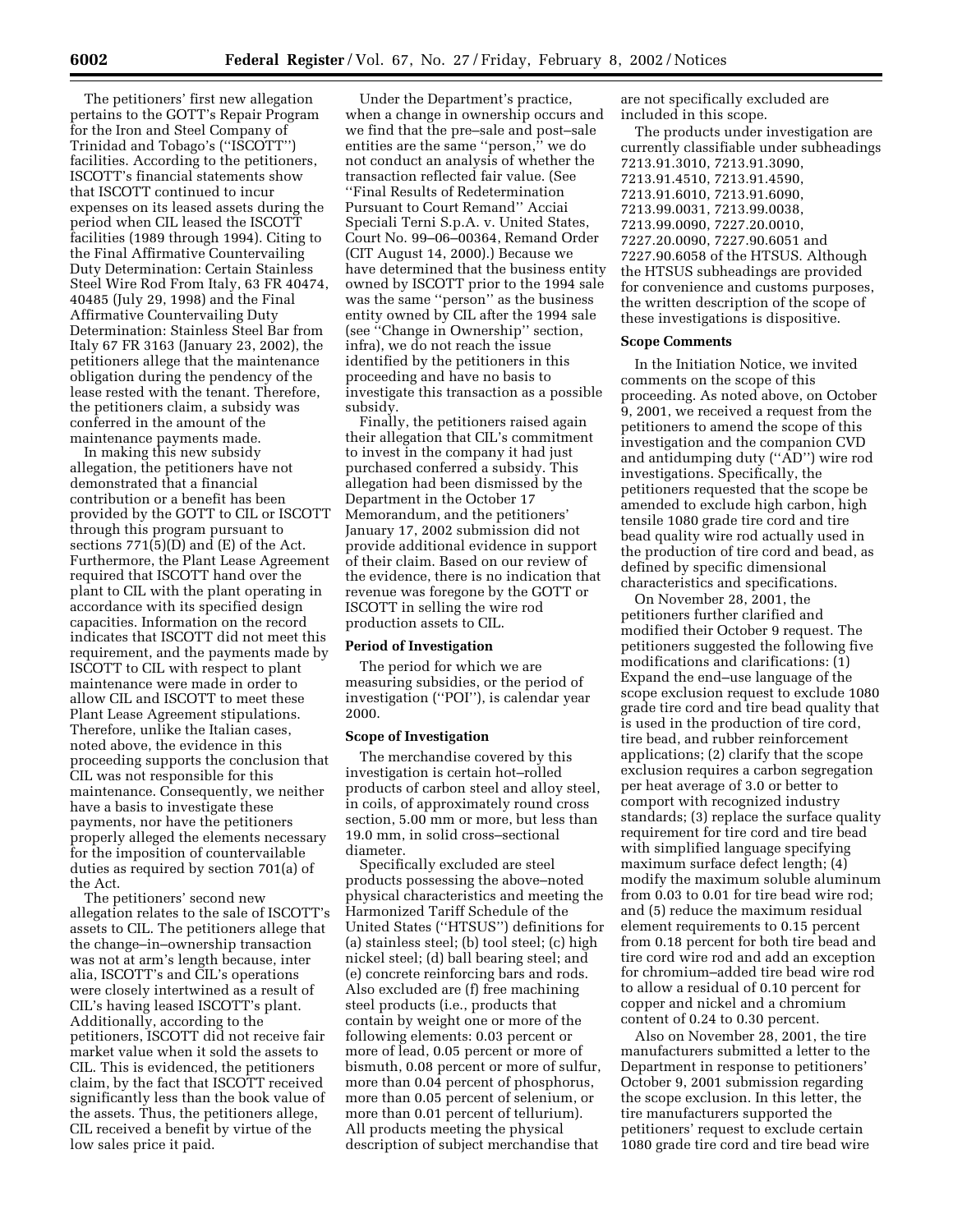rod used in the production of tire cord and bead.

Additionally, the tire manufacturers requested that the Department clarify whether 1090 grade was covered by the petitioners' exclusion request. The tire manufacturers further requested an exclusion from the scope of this investigation for 1070 grade wire rod and related grades (0.69 percent or more of carbon) because, according to the tire manufacturers, domestic production cannot meet the requirements of the tire industry.

The tire manufacturers stated their opposition to defining scope exclusions on the basis of actual end use of the product. Instead, the tire manufacturers support excluding the product if it is imported pursuant to a purchase order from a tire manufacturer or a tire cord wire manufacturer in the Untied States. Finally, the tire manufacturers urged the Department to adopt the following specifications to define the excluded product: A maximum nitrogen content of 0.0008 percent for tire cord and 0.0004 percent for tire bead; maximum weight for copper, nickel, and chromium, in the aggregate, of 0.0005 percent for both types of wire rod. In their view, there should be no additional specifications and tests, as proposed by the petitioners.

On January 28, 2002, the tire manufacturers responded to the petitioners' November 28, 2001 letter. The tire manufacturers continue to have three major concerns about the product exclusion requested by the petitioners. First, the tire manufacturers urge that 1070 grade tire cord quality wire rod be excluded (as it was in the 1999 Section 201 investigation). Second, they continue to object to defining the exclusion by actual end use. Finally, they reiterate their earlier position on the chemical specifications for the excluded product.

At this point in the proceeding, we recognize that the interested parties have both advocated excluding tire rod and tire core quality wire rod. However, the Department continues to examine this issue. Therefore, for this preliminary determination we have not amended the scope, and this preliminary determination applies to the scope as described in the Initiation Notice.

We plan to reach a decision as early as possible in this proceeding. Interested parties will be advised of our intentions prior to the final determination and will have the opportunity to comment.

## **Injury Test**

Because Trinidad and Tobago is a ''Subsidies Agreement Country'' within the meaning of section 701(b) of the Act, the International Trade Commission (''ITC'') is required to determine whether imports of the subject merchandise from Trinidad and Tobago materially injure, or threaten material injury to, a U.S. industry. On October 15, 2001, the ITC transmitted to the Department its preliminary determination that there is a reasonable indication that an industry in the United States is being materially injured by reason of imports from Trinidad and Tobago of the subject merchandise. See Carbon and Certain Alloy Steel Wire Rod From Brazil, Canada, Egypt, Germany, Indonesia, Mexico, Moldova, South Africa, Trinidad and Tobago, Turkey, Ukraine, and Venezuela, 66 FR 54539 (October 29, 2001).

#### **Critical Circumstances**

On December 21, 2001 petitioners alleged that critical circumstances exist with respect to imports of subject merchandise from, *inter alia*, Trinidad and Tobago. The petitioners provided the Department with additional submissions supporting those allegations. See Collier Shannon Scott submissions, dated December 21, 2001, January 2, 2002, and January 25, 2002. In accordance with 19 CFR 351.206(c)(2)(i), because the petitioners submitted a critical circumstances allegation more than 20 days before the scheduled date of the preliminary determination, the Department must issue a preliminary critical circumstances determination not later than the date of the preliminary determination.

Section 703(e)(1) of the Act provides that critical circumstances exist if the Department determines that there is a reasonable basis to believe or suspect that (1) an alleged subsidy is inconsistent with the Subsidies Agreement<sup>1</sup>, and (2) there have been massive imports of the subject merchandise over a relatively short period of time. In past critical circumstances determinations, the Department has only found ''prohibited subsidies'' under Part II of the Subsidies Agreement to be inconsistent with the Subsidies Agreement. See Notice of Preliminary Affirmative Countervailing Duty Determination, Preliminary Affirmative Critical Circumstances

Determination, and Alignment of Final Countervailing Duty Determination: Certain Softwood Lumber Products from Canada, 66 FR 43186, 43189 (August 17, 2001). In the instant investigation, petitioners argue that the class of subsidies found to be inconsistent with the subsidies agreement should be expanded to include ''actionable subsidies'' under Part III of the Subsidies Agreement.

The Department preliminarily determines that critical circumstances do not exist with respect to subject merchandise from Trinidad and Tobago because we have preliminarily found no subsidies inconsistent with the Subsidies Agreement to exist in Trinidad and Tobago. Thus, the first requirement of Sec. 703(e)(1) of the Act has not been met. More specifically, we have preliminarily found no prohibited subsidies (i.e., Part II of the Subsidies Agreement) to be countervailable in this case. Actionable subsidies, although they may give rise to a right to a remedy (e.g. countervailing duties), are not inconsistent with the Subsidies Agreement within the meaning of Section 703(e)(1) of the Act.

# **Change in Ownership**

On February 2, 2000, the U.S. Court of Appeals for the Federal Circuit (''CAFC'') in Delverde Srl v. United States, 202 F.3d 1360, 1365 (Fed. Cir. 2000), reh'g en banc denied (June 20, 2000) (''Delverde III''), rejected the Department's change–in–ownership methodology as explained in the General Issues Appendix of the Final Affirmative Countervailing Duty Determination: Certain Steel Products from Austria, 58 FR 37217, 37225 (July 9, 1993). The CAFC held that ''the Tariff Act, as amended, does not allow Commerce to presume conclusively that the subsidies granted to the former owner of Delverde's corporate assets automatically 'passed through' to Delverde following the sale. Rather, the Tariff Act requires that Commerce make such a determination by examining the particular facts and circumstances of the sale and determining whether Delverde directly or indirectly received both a financial contribution and benefit from the government.'' Delverde III, 202 F.3d at 1364.

Pursuant to the CAFC finding, the Department developed a new change– in–ownership methodology. This new methodology was first announced in a remand determination on December 4, 2000, and was also applied in Grain– Oriented Electrical Steel from Italy; Final Results of Countervailing Duty Administrative Review, 66 FR 2885 (January 12, 2001). Likewise, we have

<sup>1</sup>The term ''Subsidies Agreement'' means the Agreement on Subsidies and Countervailing Measures referred to in section 101(d)(12) of the Uruguay Round Agreements Act. (See Sec. 771(8) of the Act).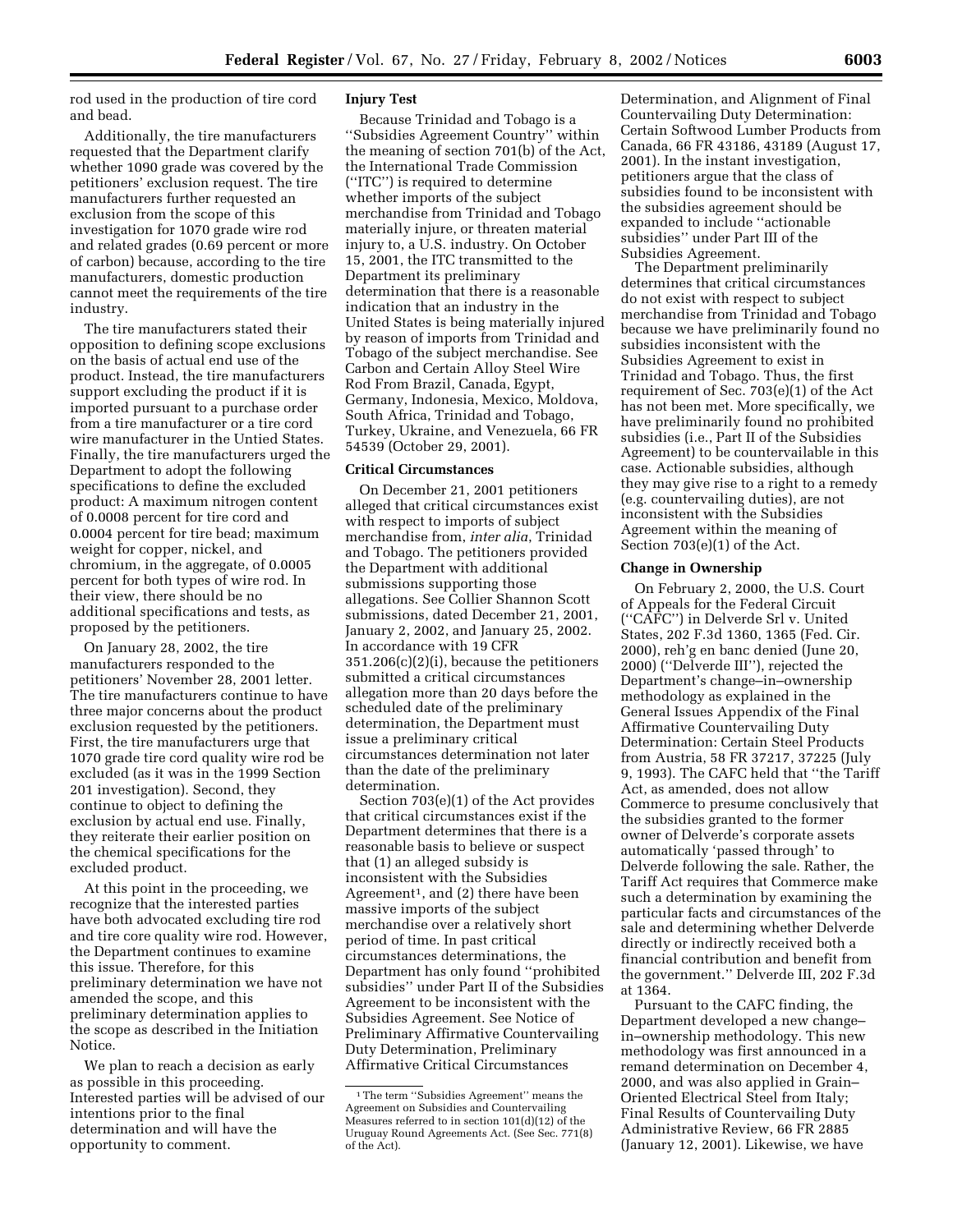applied this new methodology in analyzing the changes in ownership in this preliminary determination.

The first step under this new methodology is to determine whether the legal person (entity) to which the subsidies were given is, in fact, distinct from the legal person that produced the subject merchandise exported to the United States. If we determine the two persons are distinct, we then analyze whether a subsidy has been provided to the purchasing entity as a result of the change–in–ownership transaction. If we find, however, that the original subsidy recipient and the current producer/ exporter are the same person, then that person benefits from the original subsidies, and its exports are subject to countervailing duties to offset those subsidies. In other words, we will determine that a ''financial contribution'' and a ''benefit'' have been received by the ''person'' under investigation. Assuming that the original subsidy has not been fully amortized under the Department's normal allocation methodology as of the POI, the Department would then continue to countervail the remaining benefits of that subsidy.

In making the ''person'' determination, where appropriate and applicable, we analyze factors such as (1) continuity of general business operations, including whether the successor holds itself out as the continuation of the previous enterprise, as may be indicated, for example, by use of the same name, (2) continuity of production facilities, (3) continuity of assets and liabilities, and (4) retention of personnel. No single factor will necessarily provide a dispositive indication of any change in the entity under analysis. Instead, the Department will generally consider the post–sale person to be the same person as the pre– sale person if, based on the totality of the factors considered, we determine the entity in question can be considered a continuous business entity because it was operated in substantially the same manner before and after the change in ownership.

The change in ownership being examined in this instance involves the sale of ISCOTT's assets by the GOTT to CIL on December 30, 1994. Although this change in ownership was analyzed in detail in the Final Affirmative Countervailing Duty Determination: Steel Wire Rod from Trinidad and Tobago, 62 FR 55003, 55005 (October 22, 1997) (''1997 Trinidad and Tobago Wire Rod'') under the Department's previous privatization methodology, as noted above, the Department's change– in–ownership methodology has

changed. Thus, a new analysis must be carried out pursuant to the methodology currently being followed by the Department.

As noted above, the first step under our current change–in–ownership methodology is to determine whether the legal person, or, more specifically, the business entity to which the subsidies were given, is distinct from the business entity that produced the subject merchandise exported to the United States. As the name of the methodology implies, our analysis is triggered at the time of the actual change–in–ownership event, and is based on a comparison of the business entity before and after that ownership change. In this instance, we have preliminarily determined that the business entity owned by ISCOTT benefitted from subsidies bestowed by the GOTT between 1986 and 1991, and that this entity also received debt relief in 1994. Although CIL leased and updated the wire rod plant from ISCOTT between 1989 and 1994, the actual change in the ownership of the business entity did not occur until December 1994. Therefore, in analyzing whether the subsidies received by ISCOTT continued to benefit CIL, we have compared the business entity that was owned by ISCOTT (but run by CIL) in 1994 prior to the change in ownership to the business entity owned by CIL in 1995 after the change in ownership.

The first of the four criteria examined by the Department, as noted above, is the continuity of general business operations, including whether the successor holds itself out as the continuation of the previous enterprise. This may be indicated, for example, by use of the same name. In both 1994 and 1995, the respondents reported that merchandise manufactured by the entity in question was marketed under CIL's trade name. The respondents also reported that, because the product lines manufactured at the plant are standard throughout the industry (e.g., billets, wire rod, etc.), the product lines have essentially remained the same. Thus, although a shift was being implemented by CIL toward a higher–end line of wire rod products, the plant continued to produce billets, steel wire rod, and direct reduced iron both before and after the change in ownership in December 1994. Thus, CIL's longer–term efforts to revise certain areas of the plant's business operations notwithstanding, the overall business operations of pre– and post– change in ownership were essentially the same.

As for the second and third criteria, continuity of production facilities and

assets and liabilities, the respondents reported that major investments were made during the lease period (i.e. prior to the sale of ISCOTT's assets to CIL) and after the sale was completed. The respondents reported that, prior to the purchase of ISCOTT's assets in 1994, significant investments were made to repair and improve the plant with the result that the plant's productivity was increased significantly. The respondents further note that, following the sale, CIL implemented an even more substantial program of major investments and changes to the plant. The respondents also reported that no liabilities were transferred to the new owners. Based on an examination of this information, we note that a comparison of the asset structure in 1994 and 1995 shows an increase in the plant's assets during those two years, ostensibly based on the upgrades being carried out throughout the plant. Thus, we note that changes in the plant's asset structure were likely based on the plant upgrades that occurred both before and after the sale.

Finally, regarding the fourth criterion, retention of personnel, the respondents reported that few changes were made as a result of the change in ownership.

Based on the totality of the factors considered, we preliminarily determine that the pre– and post– sale production entity in question is a continuous business entity because it was operated in substantially the same manner before and after the change in ownership. Although it is evident that long–term changes were being carried out by CIL, the business entity continued to produce substantially the same products under the same name. Thus, for the preliminary determination, we are attributing subsidies received by ISCOTT that continue to be allocable during the POI to CIL's sales during the POI.

### **Equityworthiness**

Section 771(5)(E)(i) of the Act and 19 CFR 351.507 state that, in the case of a government–provided equity infusion, a benefit is conferred if the investment decision is inconsistent with the usual investment practice of private investors. 19 CFR 351.507 states that the first step in determining whether an investment decision is inconsistent with the usual investment practice of private investors is to examine whether, at the time of the infusion, there was a market price for similar newly–issued equity. If so, the Department will consider an equity infusion to be inconsistent with the usual investment practice of private investors if the price paid by the government for newly–issued shares is greater than the price paid by private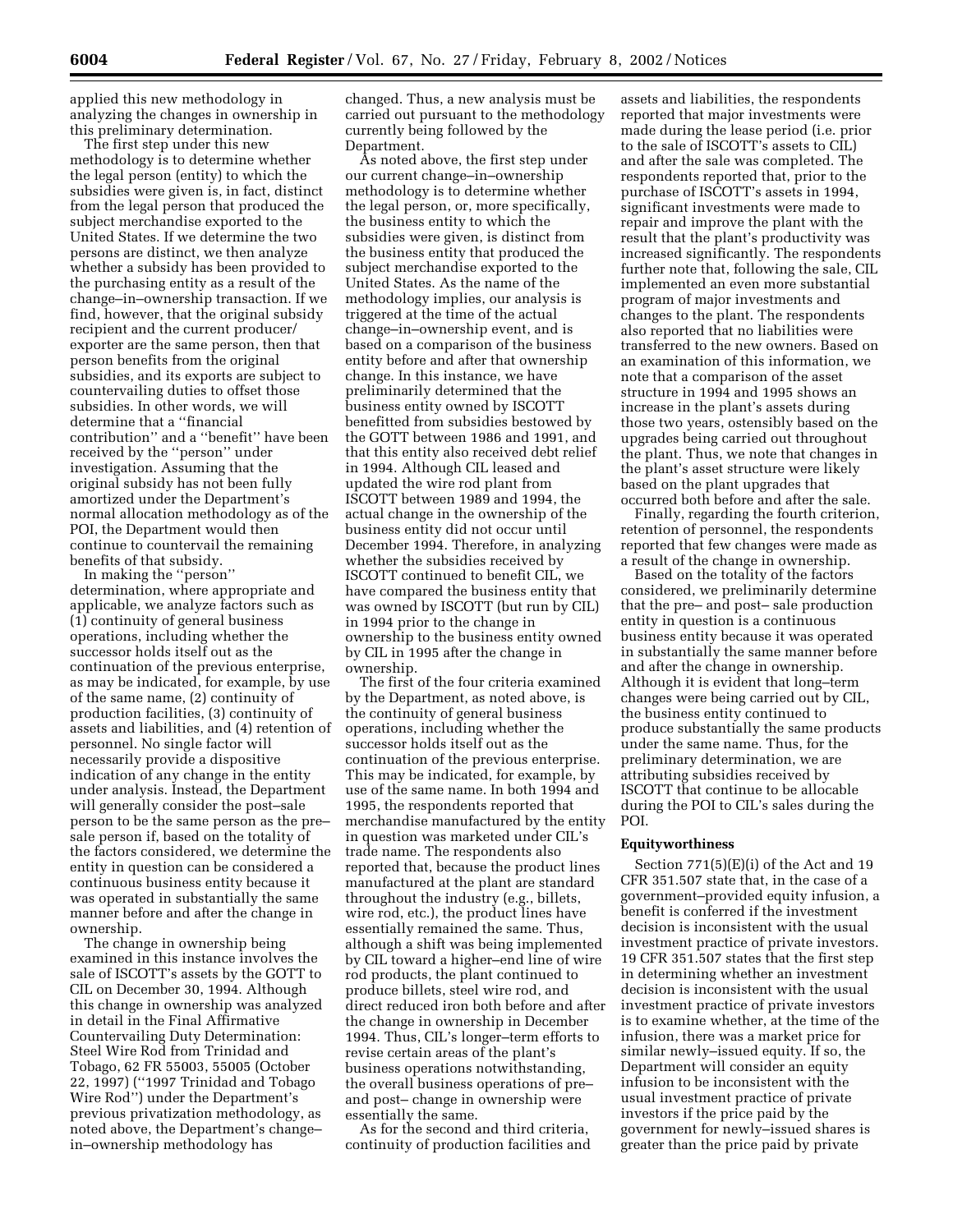investors for the same, or similar, newly–issued shares.

If actual private investor prices are not available, then, pursuant to 19 CFR 351.507(a)(3)(i), the Department will determine whether the firm funded by the government–provided infusion was equityworthy or unequityworthy at the time of the equity infusion.

In making the equityworthiness determination, pursuant to 19 CFR 351.507(a)(4), the Department will normally determine that a firm is equityworthy if, from the perspective of a reasonable private investor examining the firm at the time the government– provided equity infusion was made, the firm showed an ability to generate a reasonable rate of return within a reasonable time. To do this, the Department normally examines the following factors:

1) objective analyses of the future financial prospects of the recipient firm; 2) current and past indicators of the firm's financial health; 3) rates of return on equity in the three years prior to the government equity infusion; and 4) equity investment in the firm by private investors.

19 CFR 351.507(a)(4)(ii) further stipulates that the Department will ''normally require from the respondents the information and analysis completed prior to the infusion, upon which the government based its decision to provide the equity infusion.'' Absent an analysis containing information typically examined by potential private investors considering an equity investment, the Department will normally determine that the equity infusion provides a countervailable benefit. This is because, before making a significant investment, it is the usual practice of private investors to evaluate the potential risk versus the expected return, using the most objective criteria and information available.

Our equity analysis for ISCOTT is described below in the section entitled ''Equity Infusions into ISCOTT.''

#### **Creditworthiness**

The examination of creditworthiness is an attempt to determine if the company in question could obtain long– term financing from conventional commercial sources. See 19 CFR 351.505(a)(4). According to 19 CFR 351.505(a)(4)(i), the Department will generally consider a firm to be uncreditworthy if, based on information available at the time of the government– provided loan, the firm could not have obtained long–term loans from conventional commercial sources. In making this determination, according to 19 CFR 351.505(a)(4)(i), the Department

normally examines the following four types of information: 1) the receipt by the firm of comparable commercial long–term loans; 2) present and past indicators of the firm's financial health; 3) present and past indicators of the firm's ability to meet its costs and fixed financial obligations with its cash flow; and 4) evidence of the firm's future financial position. If a firm has taken out long–term loans from commercial sources, this will normally be dispositive of the firm's creditworthiness. However, if the firm is government–owned, the existence of commercial borrowings is not dispositive of the firm's creditworthiness. This is because, in the Department's view, in the case of a government–owned firm, a bank is likely to consider that the government will repay the loan in the event of a default. See Countervailing Duties; Final Rule, 63 FR 65348, 65367 (November 28, 1998).

In this investigation, we are examining ISCOTT's creditworthiness from 1986 (the beginning of the average useful life (''AUL'') period, as discussed below in the ''Subsidies Valuation Information'' section) through 1994. In 1997 Trinidad and Tobago Wire Rod, the Department determined that ISCOTT was uncreditworthy during the time period June 13, 1984 through December 31, 1994. In 1997 Trinidad and Tobago Wire Rod, we concluded the following:

ISCOTT did not show a profit for any year during this period and continued to rely upon support from the GOTT to meet fixed payments. The company's gross profit ratio was consistently negative in each of the years in which it had sales. Additionally, the company's operating profit (net income before depreciation, amortization, interest and financing charges) was consistently negative. The firm continued to show an operating loss in each year it was in production, and was never able to cover its variable costs.

See 1997 Trinidad and Tobago Wire Rod, 62 FR at 55005.

Based on an examination of the information submitted in the instant proceeding with respect to ISCOTT's creditworthiness during the period 1986 through 1994, we have concluded that no new information has been presented that would lead to a different conclusion than the determination made in 1997 Trinidad and Tobago Wire Rod. Therefore, we preliminarily determine that ISCOTT was uncreditworthy from 1986 through 1994.

# **Subsidies Valuation Information**

# *Allocation Period*

Pursuant to 19 CFR 351.524(b), non– recurring subsidies are allocated over a period corresponding to the AUL of the renewable physical assets used to produce the subject merchandise. 19 CFR section  $351.524(d)(2)$  creates a rebuttable presumption that the AUL will be taken from the U.S. Internal Revenue Service's 1977 Class Life Asset Depreciation Range System (the ''IRS Tables''). For wire rod, the IRS Tables prescribe an AUL of 15 years. This is the same AUL period used for CIL in 1997 Trinidad and Tobago Wire Rod. Neither CIL nor any other interested party disputed this allocation period. Therefore, we have used the 15–year allocation period for CIL.

## *Benchmarks for Discount Rates and Loans*

Because we have found CIL's predecessor, ISCOTT, to be uncreditworthy for the period 1986 through 1994 (see supra section on ''Creditworthiness''), we have calculated the long–term uncreditworthy discount rates for the period 1986 through 1994 in accordance with 19 CFR 351.524(d)(3)(ii).

In accordance with 19 CFR 351.524(d)(3)(ii), the discount rate for companies considered uncreditworthy is the rate described in 19 CFR 351.505(a)(3)(iii). To calculate that rate, the Department must specify values for four variables: (1) the probability of default by an uncreditworthy company; (2) the probability of default by a creditworthy company; (3) the long– term interest rate for creditworthy borrowers; and (4) the term of the debt.

For the probability of default by an uncreditworthy company, we have used the average cumulative default rates reported for the Caa– to C– rated category of companies as published in Moody's Investors Service, ''Historical Default Rates of Corporate Bond Issuers, 1920–1997'' (February 1998). For the probability of default by creditworthy companies, we used the cumulative default rates for investment grade bonds as published in Moody's Investor Services: ''Statistical Tables of Default Rates and Recovery Rates'' (February 1998). For the commercial interest rate charged to creditworthy borrowers, we used the weighted–average rate on fixed–rate loans offered by commercial banks in Trinidad and Tobago as reported by the Central Bank of Trinidad and Tobago. For the term of the debt, we used the average cumulative default rates for both uncreditworthy and creditworthy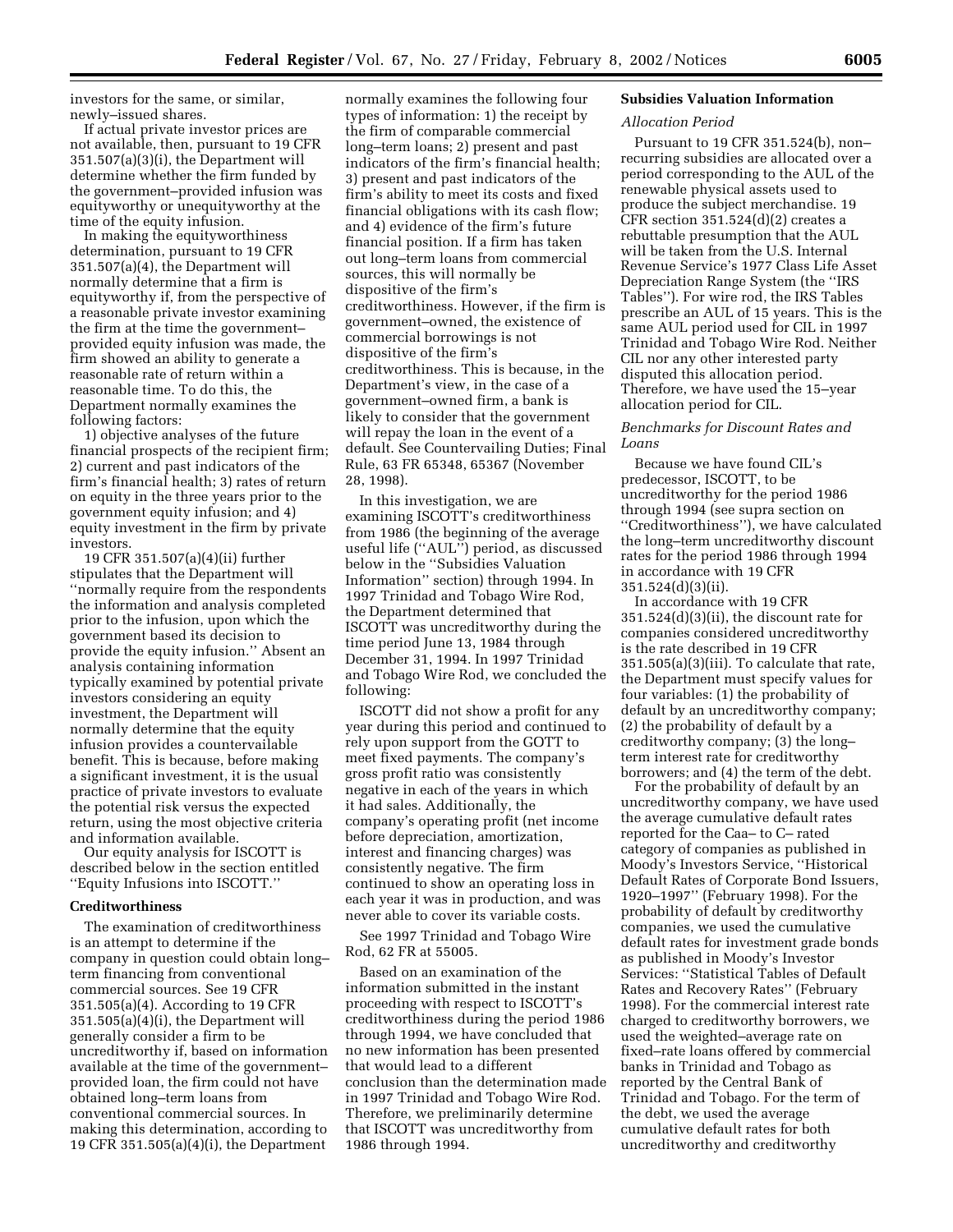companies based on a 15–year term, since all of the non–recurring subsidies examined were allocated over a 15–year period.

### **Analysis of Programs**

Based upon our analysis of the petition and the responses to our questionnaires, we determine the following:

### *I.Programs Preliminarily Determined to Be Countervailable*

## **A. Equity Infusions into ISCOTT**

In 1978, ISCOTT and the GOTT entered into a Completion and Cash Deficiency Agreement (''CCDA'') with several private commercial banks in order to obtain a part of the financing needed for construction of ISCOTT's plant. Under the terms of the CCDA, the GOTT was obligated to 1) provide certain equity financing toward completion of construction of ISCOTT's plant, 2) cover loan payments to the extent not paid by ISCOTT, and 3) provide cash as necessary to enable ISCOTT to meet its current liabilities.

In Carbon Steel Wire Rod from Trinidad and Tobago: Final Affirmative Countervailing Duty Determination and Countervailing Duty Order, 49 FR 480 (January 4, 1984) (''1984 Trinidad and Tobago Wire Rod''), the Department determined that payments or advances made by the GOTT to ISCOTT through April of 1983, the end of the original POI, were not countervailable because these advances were consistent with the practice of a reasonable private investor.

Subsequently, in 1997 Trinidad and Tobago Wire Rod, the Department determined that payments or advances made by the GOTT to ISCOTT during the period June 13, 1984 through December 31, 1991 were not consistent with the practice of a reasonable private investor and were countervailable subsidies. Specifically, the Department found that, during the period from 1983 to 1989, ISCOTT and the GOTT commissioned several studies to determine the financially preferable course of action for the company. Despite ISCOTT's continued losses, however, and without any reason to believe that there was any hope of improvement given the conditions in place at that time, the GOTT continued to provide funding for ISCOTT, nor did the GOTT make its continued support contingent upon actions that would have been required by a reasonable private investor.

However, the Department also found in 1997 Trinidad and Tobago Wire Rod that payments or advances made by the GOTT to ISCOTT after December 31,

1991 were consistent with the practice of a reasonable private investor. Based on a review of internal documents, financial projections, and historical financial data, the Department found that, after December 31, 1991, the operations of the ISCOTT plant under CIL and ISCOTT's financial condition improved such that investments in ISCOTT after this date were consistent with the practice of a reasonable private investor.

In the instant investigation, we are investigating these equity infusions based on our previous finding that the investments up to December 31, 1991 were countervailable. Moreover, because of the change in our equity methodology since 1997 Trinidad and Tobago Wire Rod, we initiated an investigation of the payments and advances made between January 1, 1992 and December 31, 1994. The respondents do not contest the Department's prior determination in 1997 Trinidad and Tobago Wire Rod with respect to equity infusions received prior to April 8, 1988. However, the respondents do challenge the Department's determination with respect to the period April 9, 1988 through December 31, 1991.

Based on our finding in 1997 Trinidad and Tobago Wire Rod, and because no new evidence has been submitted that would change that determination, we preliminarily determine that GOTT equity infusions received by ISCOTT from January 1, 1986 through April 8, 1988 are countervailable subsidies. (We note that any benefit related to countervailable equity infusions received prior to January 1, 1986 expired prior to the POI.) As for the GOTT equity infusions in ISCOTT during the period April 9, 1988 through December 31, 1991, the respondents have not provided any information that was not already closely examined in 1997 Trinidad and Tobago Wire Rod. Therefore, consistent with 1997 Trinidad and Tobago Wire Rod, we preliminarily determine that these equity infusions are countervailable subsidies.

Finally, with respect to the GOTT's equity infusions in ISCOTT during the period January 1, 1992 through December 31, 1994, the Department conducted an extensive review of ISCOTT and CIL's internal documents, financial projections, and historical financial data in 1997 Trinidad and Tobago Wire Rod. Much of that evidence has been submitted in this investigation. This evidence shows that the GOTT, from very early in ISCOTT's existence, sought objective outside advice on how to address the problems

that arose with respect to ISCOTT's operations.

As noted in 1997 Trinidad and Tobago Wire Rod, 62 FR at 5506, ''during the period 1983 to 1989, the GOTT commissioned several objective, outside studies to determine the financially preferable course of action for {ISCOTT}.'' Although the contents of these studies are proprietary, the studies each consistently focused on the need for ISCOTT and the GOTT to take steps to improve ISCOTT's operations and the management of ISCOTT. For example, an August 27, 1987 International Finance Corporation (''IFC'') report analyzed ISCOTT's position at the time and its future prospects, and concluded that several options, such as leasing the plant to an outside party, were possible to make ISCOTT's operations viable. The IFC report stated that the lease of the ISCOTT plant was likely the best option for making ISCOTT operationally sound.

Subsequent to this study and consistent with its recommendations, the GOTT formed an outside committee to negotiate a lease for ISCOTT. Both this committee and another outside committee created to review the findings of the first committee agreed with the IFC study that leasing the ISCOTT property was the preferred option to make ISCOTT viable. The studies from the two outside committees were completed in late 1987 and early 1988.

Based on these studies and a detailed examination of the available options, ISCOTT took steps to make its operations viable. ISCOTT leased its assets to CIL as of May 1, 1989 according to the recommendations in the studies, and, as noted in 1997 Trinidad and Tobago Wire Rod, by the end of 1991, ISCOTT's financial picture had improved. Although no new studies were performed after CIL's lease of the ISCOTT plant, we preliminarily determine that the studies which led to the lease and ISCOTT's actions in carrying out the recommendations in these studies provided a sound basis for the GOTT to invest in ISCOTT from January 1, 1992 through December 31, 1994. Therefore, we preliminarily determine that the GOTT's investments into ISCOTT from January 1, 1992 through December 31, 1994 were consistent with the actions of a reasonable private investor and, thus, did not provide a countervailable subsidy pursuant to section 771(5)(E)(i).

Based on the above analysis and consistent with 1997 Trinidad and Tobago Wire Rod, we preliminarily determine that the GOTT's equity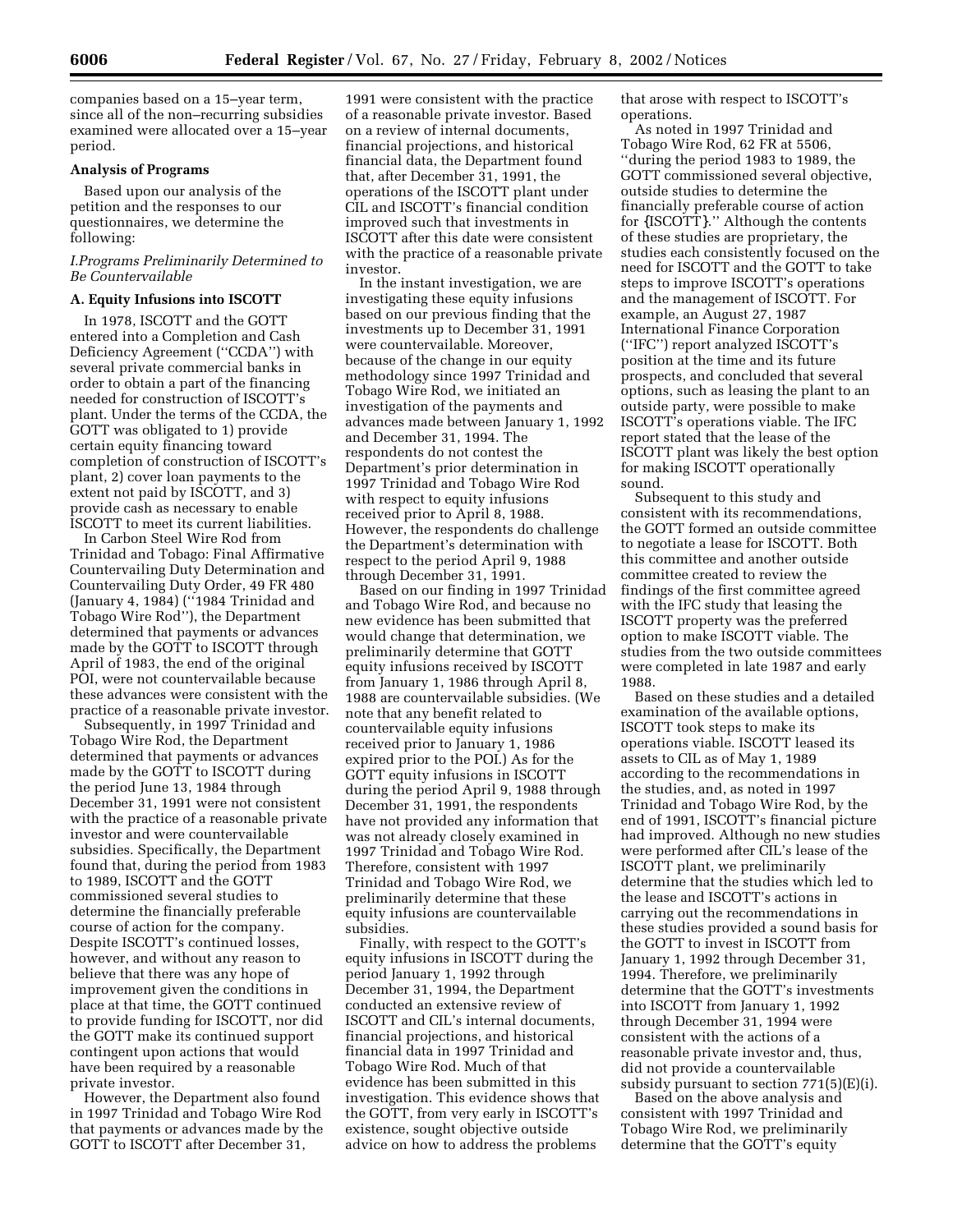infusions in ISCOTT during the period January 1, 1986 through December 31, 1991 are countervailable subsidies within the meaning of section 771(5) of the Act. These equity infusions were a direct transfer of funds under section 771(5)(D)(i) of the Act that confer a benefit pursuant to section 771(5)(E)(i) of the Act because these investments were not consistent with the usual investment practice of private investors. We also determine that these investments were specific within the meaning of section 771(5A) of the Act because they were limited to ISCOTT.

As noted in the ''Change in Ownership'' section, supra, we have determined that subsidies received by ISCOTT prior to the purchase of ISCOTT's assets are attributable to CIL. Therefore, to calculate the benefit to CIL during the POI from this program, consistent with past cases (see 1997 Trinidad and Tobago Wire Rod and 1984 Trinidad and Tobago Wire Rod), we treated the advances from 1986 through 1991 as equity infusions and divided the amount of the equity infusions attributable to the POI by CIL's total sales during the POI. Accordingly, we preliminarily determine that a countervailable benefit of 7.45 percent ad valorem exists for CIL.

## **B. Debt Forgiveness Provided in Conjunction With CIL's Purchase of ISCOTT**

In December 1994, CIL exercised the purchase option in the plant lease agreement and purchased the assets of ISCOTT. After the sale of its assets, ISCOTT was nothing but a shell company with liabilities exceeding its assets. CIL, on the other hand, had purchased most of ISCOTT's assets without being burdened by ISCOTT's liabilities.

The liabilities remaining with ISCOTT after the sale of productive assets to CIL had to be repaid, assumed, or forgiven. In 1995, the National Gas Company of Trinidad and Tobago Limited (''NGC''), which was owned by the GOTT, and the National Energy Corporation of Trinidad and Tobago Limited, a wholly owned subsidiary of NGC, wrote off amounts owed to them by ISCOTT totaling Trinidad and Tobago Dollars (''TTD'') 77,225,775. Similarly, Trinidad and Tobago National Oil Company Limited, also owned by the GOTT, wrote off debts owed by ISCOTT totaling TTD 10,492,830 as bad debt.

In 1997 Trinidad and Tobago Wire Rod, the Department found that this debt forgiveness constituted a countervailable subsidy because it was

a direct transfer of funds pursuant to section 771(5)(D)(i) with the benefit being the amount of the debt forgiveness pursuant to section 771(5)(E). The Department also found this transaction to be specific within the meaning of section 771(5A) of the Act because it was limited to one company. No information has been presented in this investigation to warrant a reconsideration of these findings.

We also found in 1997 Trinidad and Tobago Wire Rod that, after the 1994 sale of assets, certain non–operating assets (e.g., cash and accounts receivable) remained with ISCOTT. These assets were used to fund repayment of ISCOTT's remaining accounts receivable. Consistent with 1997 Trinidad and Tobago Wire Rod, in order to account for the fact that certain assets, including cash, were left behind in ISCOTT, we subtracted this amount from the liabilities outstanding after the 1994 sale of assets.

As noted in the ''Change in Ownership'' section, supra, we have determined that subsidies received by ISCOTT prior to the purchase of ISCOTT's assets are attributable to CIL. Therefore, to calculate the benefit to CIL during the POI from this program, we used our standard grant methodology and applied an uncreditworthy discount rate. We then divided the benefit attributable to the POI by CIL's total sales during the POI. Accordingly, we preliminarily determine that a countervailable benefit of 0.93 percent ad valorem exists for CIL.

# *II. Program Preliminarily Determined to Not Be Countervailable*

Provision of Electricity The Trinidad and Tobago Electric Commission (''TTEC''), which is wholly–owned by the GOTT, is solely responsible for the transmission, distribution, and sale of electric power in Trinidad and Tobago. The sole generators of electric power in Trinidad and Tobago are the Power Generating Company of Trinidad and Tobago (''PowerGen'') and InnCogen, Limited (''Incogen''). Prior to December 23, 1994, TTEC generated the power that it sold, but on and after this date, TTEC divested its power generating assets to PowerGen, which is owned 51 percent by TTEC, 39 percent by Southern Electric International Trinidad Inc., and 10 percent by Amoco Power Resources Corporation.

For billing purposes, TTEC classifies electricity consumers into one of the following categories: residential, commercial, industrial, and street lighting. Industrial users are further classified into one of four categories

depending on the voltage at which they take power and the size of the load taken. Under TTEC's customer categories, CIL is classified as a Rate E (Heavy Industrial – Very Large Load) user.

TTEC's rates and tariffs for the sale of electricity are set by the Public Utilities Commission (''PUC''), an independent authority. In setting electricity rates, the PUC takes into account cost of service studies done by TTEC. These studies are submitted to the PUC, where they are reviewed by teams of economists, statisticians, and auditors. Public hearings are held and views expressed orally and in writing. After considering all of the views and studies submitted, the PUC issues detailed orders with the new rates and explanations of how they were calculated. In establishing these rates, the PUC is required by section 32 of the Public Utilities Act to ensure that the new rates will cover costs and expenses and allow for a return. Additionally, section 32 of the Public Utilities Act sets out the guidelines the PUC is to follow in determining the extent of utility rate increases.

The rates in effect during the POI for all rate classes, except Rate D3 (Heavy Industrial – Large Load) and Rate E (Heavy Industrial – Very Large Load), were published in PUC Order No. 80 in October 1992. In July 1998, the electricity rates for industrial users D3 and E were increased by PUC Order No. 85 and were applied retroactively to six months before the date of TTEC's application, i.e., to January 11, 1997. These electricity rates were based on the Cost of Service Study for 1996 and a formal claim filed by TTEC requesting an increase in the rates and charges payable by industrial consumers.

As noted above, TTEC is the only supplier in Trinidad and Tobago of electricity. Consequently, there are no competitively–set, private benchmark prices in Trinidad and Tobago to use in determining whether TTEC is receiving adequate remuneration within the meaning of section 771(5)(E) of the Act. Lacking such benchmarks, and consistent with 1997 Trinidad and Tobago Wire Rod, the only basis we have for determining what constitutes adequate remuneration are TTEC's costs and revenues.

In 1997 Trinidad and Tobago Wire Rod, the Department found that, despite the PUC's mandate to set rates that will cover the costs of providing electricity plus an adequate return, past history indicated that this directive was seldom met. Moreover, the Department found that the evidence in the 1996 Cost of Service Study indicated that TTEC did not receive adequate remuneration for